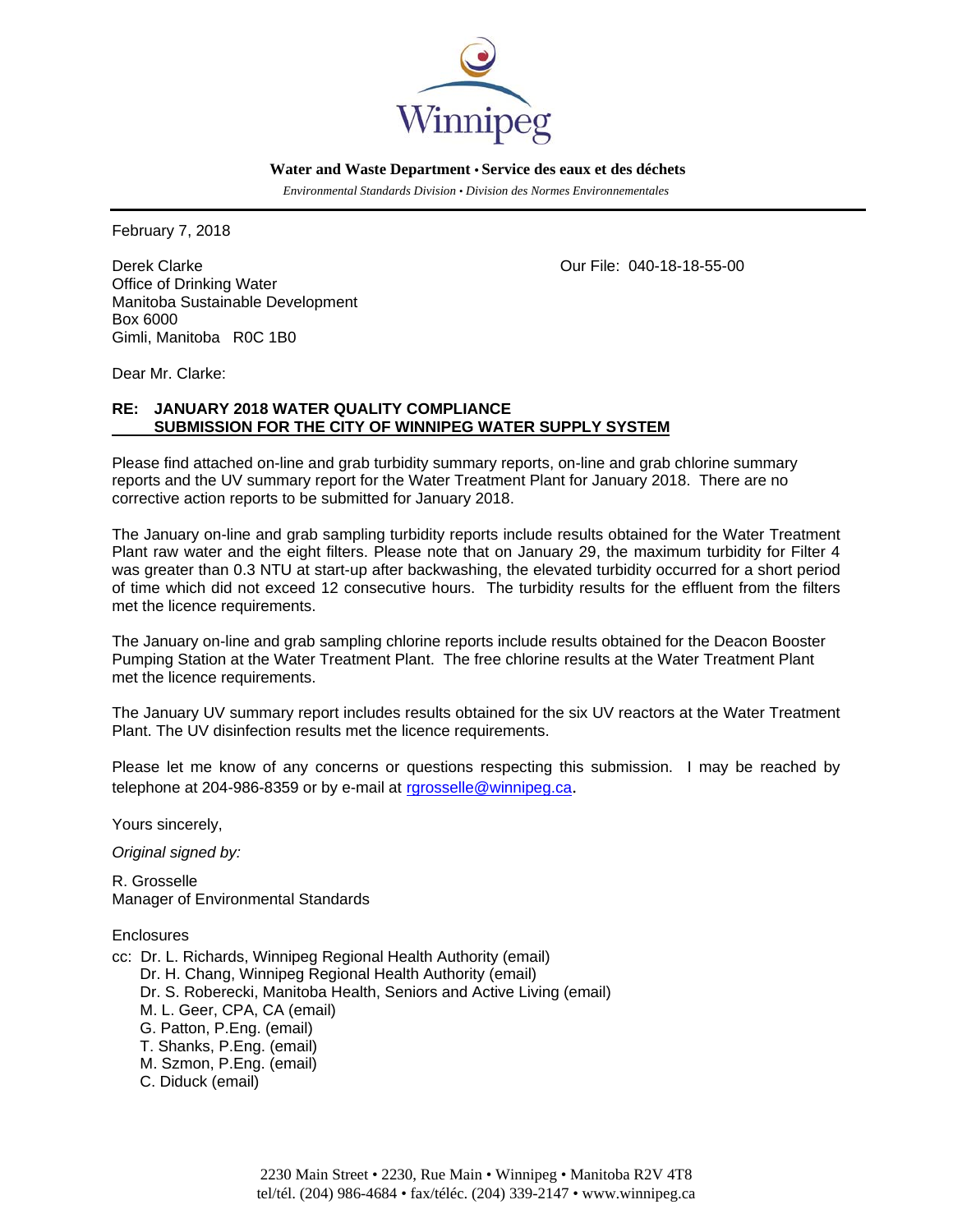

### **CITY OF WINNIPEG**WATER AND WASTE DEPARTMENT

## WATER SERVICES WATER TREATMENT PLANT TURBIDITY ON-LINE MONITORING REPORT

| January 2018 Turbidity (NTU)                                                                                                               |      |           |                       |           |                       |      |                       |      |                       |      |                       |      |                       |      |                       |      |                       |
|--------------------------------------------------------------------------------------------------------------------------------------------|------|-----------|-----------------------|-----------|-----------------------|------|-----------------------|------|-----------------------|------|-----------------------|------|-----------------------|------|-----------------------|------|-----------------------|
|                                                                                                                                            | Raw  | Filter #1 |                       | Filter #2 |                       |      | Filter #3             |      | Filter #4             |      | Filter #5             |      | Filter #6             |      | Filter #7             |      | Filter #8             |
| Date                                                                                                                                       | Avg  | Avg       | Max                   | Avg       | Max                   | Avg  | Max                   | Avg  | Max                   | Avg  | Max                   | Avg  | Max                   | Avg  | Max                   | Avg  | Max                   |
| 1/01/2018                                                                                                                                  | 0.79 | 0.02      | 0.04                  | 0.12      | 0.18                  | 0.02 | 0.10                  | 0.04 | 0.16                  | 0.06 | 0.16                  | 0.08 | 0.11                  | 0.09 | 0.17                  | 0.03 | 0.12                  |
| 2/01/2018                                                                                                                                  | 0.77 | 0.06      | 0.15                  | 0.06      | 0.16                  | 0.01 | 0.03                  | 0.07 | 0.12                  | 0.09 | 0.13                  | 0.12 | 0.23                  | 0.07 | 0.24                  | 0.03 | 0.05                  |
| 3/01/2018                                                                                                                                  | 0.76 | 0.05      | 0.09                  | 0.05      | 0.08                  | 0.01 | 0.10                  | 0.03 | 0.13                  | 0.05 | 0.11                  | 0.08 | 0.22                  | 0.13 | 0.18                  | 0.03 | 0.14                  |
| 4/01/2018                                                                                                                                  | 0.77 | 0.06      | 0.11                  | 0.04      | 0.11                  | 0.00 | 0.04                  | 0.03 | 0.06                  | 0.03 | 0.06                  | 0.10 | 0.13                  | 0.07 | 0.17                  | 0.00 | 0.05                  |
| 5/01/2018                                                                                                                                  | 0.76 | 0.04      | 0.09                  | 0.03      | 0.08                  | 0.00 | 0.00                  | 0.03 | 0.08                  | 0.05 | 0.07                  | 0.07 | 0.15                  | 0.07 | 0.13                  | 0.01 | 0.01                  |
| 6/01/2018                                                                                                                                  | 0.75 | 0.05      | 0.07                  | 0.05      | 0.06                  | 0.00 | 0.03                  | 0.02 | 0.07                  | 0.03 | 0.07                  | 0.06 | 0.14                  | 0.11 | 0.12                  | 0.01 | 0.05                  |
| 7/01/2018                                                                                                                                  | 0.74 | 0.06      | 0.08                  | 0.04      | 0.08                  | 0.00 | 0.04                  | 0.03 | 0.07                  | 0.03 | 0.06                  | 0.09 | 0.12                  | 0.07 | 0.13                  | 0.00 | 0.04                  |
| 8/01/2018                                                                                                                                  | 0.73 | 0.05      | 0.08                  | 0.03      | 0.08                  | 0.00 | 0.01                  | 0.03 | 0.08                  | 0.04 | 0.07                  | 0.06 | 0.14                  | 0.06 | 0.13                  | 0.01 | 0.01                  |
| 9/01/2018                                                                                                                                  | 0.73 | 0.05      | 0.08                  | 0.04      | 0.06                  | 0.01 | 0.03                  | 0.02 | 0.07                  | 0.03 | 0.06                  | 0.06 | 0.13                  | 0.10 | 0.12                  | 0.00 | 0.04                  |
| 10/01/2018                                                                                                                                 | 0.72 | 0.06      | 0.08                  | 0.04      | 0.08                  | 0.00 | 0.03                  | 0.03 | 0.05                  | 0.03 | 0.06                  | 0.09 | 0.11                  | 0.07 | 0.12                  | 0.00 | 0.03                  |
| 11/01/2018                                                                                                                                 | 0.70 | 0.04      | 0.08                  | 0.03      | 0.07                  | 0.00 | 0.00                  | 0.03 | 0.07                  | 0.05 | 0.06                  | 0.07 | 0.13                  | 0.07 | 0.13                  | 0.01 | 0.01                  |
| 12/01/2018                                                                                                                                 | 0.70 | 0.05      | 0.08                  | 0.03      | 0.06                  | 0.00 | 0.03                  | 0.02 | 0.09                  | 0.03 | 0.07                  | 0.07 | 0.13                  | 0.09 | 0.11                  | 0.01 | 0.03                  |
| 13/01/2018                                                                                                                                 | 0.69 | 0.07      | 0.08                  | 0.06      | 0.07                  | 0.01 | 0.04                  | 0.03 | 0.10                  | 0.04 | 0.08                  | 0.08 | 0.14                  | 0.09 | 0.13                  | 0.01 | 0.06                  |
| 14/01/2018                                                                                                                                 | 0.68 | 0.05      | 0.09                  | 0.04      | 0.09                  | 0.01 | 0.06                  | 0.05 | 0.09                  | 0.05 | 0.07                  | 0.10 | 0.17                  | 0.07 | 0.15                  | 0.01 | 0.01                  |
| 15/01/2018                                                                                                                                 | 0.66 | 0.05      | 0.10                  | 0.04      | 0.07                  | 0.01 | 0.03                  | 0.03 | 0.11                  | 0.05 | 0.10                  | 0.06 | 0.16                  | 0.10 | 0.12                  | 0.01 | 0.06                  |
| 16/01/2018                                                                                                                                 | 0.64 | 0.08      | 0.09                  | 0.06      | 0.10                  | 0.01 | 0.06                  | 0.03 | 0.09                  | 0.04 | 0.10                  | 0.10 | 0.13                  | 0.08 | 0.15                  | 0.01 | 0.06                  |
| 17/01/2018                                                                                                                                 | 0.65 | 0.05      | 0.10                  | 0.04      | 0.10                  | 0.01 | 0.03                  | 0.05 | 0.11                  | 0.06 | 0.11                  | 0.08 | 0.17                  | 0.08 | 0.16                  | 0.01 | 0.02                  |
| 18/01/2018                                                                                                                                 | 0.64 | 0.05      | 0.11                  | 0.05      | 0.07                  | 0.03 | 0.08                  | 0.04 | 0.12                  | 0.04 | 0.09                  | 0.07 | 0.17                  | 0.12 | 0.13                  | 0.02 | 0.07                  |
| 19/01/2018                                                                                                                                 | 0.64 | 0.08      | 0.11                  | 0.06      | 0.11                  | 0.02 | 0.08                  | 0.04 | 0.11                  | 0.04 | 0.09                  | 0.10 | 0.14                  | 0.08 | 0.16                  | 0.01 | 0.07                  |
| 20/01/2018                                                                                                                                 | 0.63 | 0.05      | 0.10                  | 0.04      | 0.10                  | 0.01 | 0.04                  | 0.05 | 0.11                  | 0.06 | 0.08                  | 0.07 | 0.16                  | 0.08 | 0.15                  | 0.01 | 0.02                  |
| 21/01/2018                                                                                                                                 | 0.63 | 0.05      | 0.11                  | 0.05      | 0.07                  | 0.03 | 0.07                  | 0.04 | 0.09                  | 0.03 | 0.08                  | 0.07 | 0.15                  | 0.10 | 0.14                  | 0.01 | 0.08                  |
| 22/01/2018                                                                                                                                 | 0.63 | 0.10      | 0.12                  | 0.07      | 0.11                  | 0.04 | 0.12                  | 0.06 | 0.09                  | 0.04 | 0.12                  | 0.11 | 0.16                  | 0.08 | 0.15                  | 0.01 | 0.07                  |
| 23/01/2018                                                                                                                                 | 0.64 | 0.07      | 0.14                  | 0.05      | 0.15                  | 0.04 | 0.07                  | 0.07 | 0.15                  | 0.08 | 0.13                  | 0.08 | 0.19                  | 0.08 | 0.17                  | 0.02 | 0.04                  |
| 24/01/2018                                                                                                                                 | 0.63 | 0.08      | 0.15                  | 0.09      | 0.12                  | 0.07 | 0.12                  | 0.06 | 0.19                  | 0.06 | 0.14                  | 0.08 | 0.23                  | 0.14 | 0.15                  | 0.03 | 0.09                  |
| 25/01/2018                                                                                                                                 | 0.62 | 0.10      | 0.16                  | 0.07      | 0.17                  | 0.05 | 0.14                  | 0.07 | 0.12                  | 0.05 | 0.11                  | 0.12 | 0.17                  | 0.09 | 0.19                  | 0.02 | 0.11                  |
| 26/01/2018                                                                                                                                 | 0.62 | 0.06      | 0.14                  | 0.05      | 0.15                  | 0.04 | 0.07                  | 0.06 | 0.15                  | 0.07 | 0.12                  | 0.08 | 0.18                  | 0.08 | 0.12                  | 0.02 | 0.03                  |
| 27/01/2018                                                                                                                                 | 0.62 | 0.07      | 0.11                  | 0.08      | 0.19                  | 0.05 | 0.19                  | 0.05 | 0.26                  | 0.05 | 0.22                  | 0.07 | 0.14                  | 0.12 | 0.23                  | 0.02 | 0.14                  |
| 28/01/2018                                                                                                                                 | 0.61 | 0.07      | 0.14                  | 0.05      | 0.15                  | 0.03 | 0.11                  | 0.06 | 0.12                  | 0.06 | 0.10                  | 0.11 | 0.19                  | 0.08 | 0.16                  | 0.01 | 0.05                  |
| 29/01/2018                                                                                                                                 | 0.62 | 0.05      | 0.09                  | 0.04      | 0.10                  | 0.02 | 0.04                  | 0.03 | 0.33                  | 0.04 | 0.09                  | 0.06 | 0.15                  | 0.08 | 0.12                  | 0.01 | 0.07                  |
| 30/01/2018                                                                                                                                 | 0.62 | 0.06      | 0.08                  | 0.06      | 0.08                  | 0.02 | 0.06                  | 0.03 | 0.09                  | 0.03 | 0.10                  | 0.06 | 0.13                  | 0.09 | 0.13                  | 0.00 | 0.04                  |
| 31/01/2018                                                                                                                                 | 0.62 | 0.05      | 0.09                  | 0.04      | 0.09                  | 0.01 | 0.05                  | 0.04 | 0.05                  | 0.04 | 0.06                  | 0.09 | 0.13                  | 0.07 | 0.13                  | 0.00 | 0.03                  |
| Total Number of Measurements Taken, A:<br>Turbidity Standard for Monitoring Location (NTU):<br>Number of Measurements Meeting Standard, B: |      |           | 14473<br>0.3<br>14473 |           | 11461<br>0.3<br>11461 |      | 12887<br>0.3<br>12887 |      | 12449<br>0.3<br>12448 |      | 14868<br>0.3<br>14868 |      | 14201<br>0.3<br>14201 |      | 13486<br>0.3<br>13486 |      | 14214<br>0.3<br>14214 |
| Compliance with Turbidity Standard, C = B/A X 100%:                                                                                        |      |           | 100.000%              |           | 100.000%              |      | 100.000%              |      | 99.992%               |      | 100.000%              |      | 100.000%              |      | 100.000%              |      | 100.000%              |

File Path: N:\Water Treatment Branch\Administration\Reports\Regulatory Submissions\Turbidity\2018\01-January

 $Submitted By (Print):$ 

M. Szmon

Signature: Original signed by M.Szmon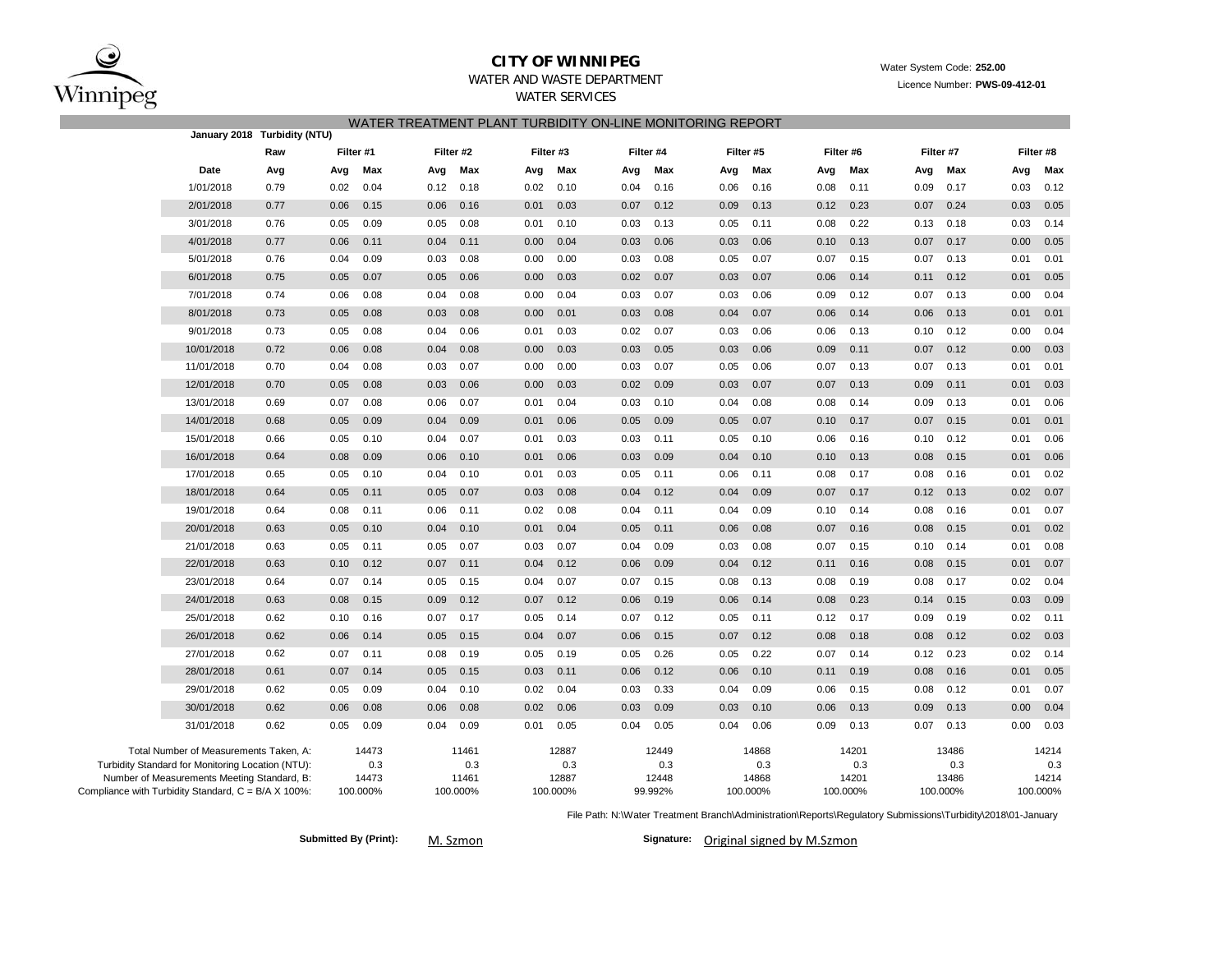

#### CITY OF WINNIPEG WATER AND WASTE DEPARTMENTENVIRONMENTAL STANDARDS DIVISION

#### **WATER TREATMENT PLANT TURBIDITY GRAB MONITORING REPORT**

| Water System Code: 252.00                          | <b>Turbidity (NTU)</b> |           |           |           |                     |           |           |                                 |           |           |           |           |                     |           |                     |           |           |           |
|----------------------------------------------------|------------------------|-----------|-----------|-----------|---------------------|-----------|-----------|---------------------------------|-----------|-----------|-----------|-----------|---------------------|-----------|---------------------|-----------|-----------|-----------|
| Licence No. PWS-09-412-01                          |                        |           |           |           |                     |           |           |                                 |           |           |           |           |                     |           |                     |           |           |           |
| Date                                               | <b>Raw Water</b>       |           | Filter 1  |           | Filter <sub>2</sub> |           |           | Filter 4<br>Filter <sub>3</sub> |           |           | Filter 5  |           | Filter <sub>6</sub> |           | Filter <sub>7</sub> |           | Filter 8  |           |
|                                                    | Grab                   | Analyser  | Grab      | Analyser  | Grab                | Analyser  | Grab      | Analyser                        | Grab      | Analyser  | Grab      | Analyser  | Grab                | Analyser  | Grab                | Analyser  | Grab      | Analyser  |
| 01-Jan-2018                                        | <b>NA</b>              | <b>NA</b> | <b>NA</b> | <b>NA</b> | <b>NA</b>           | <b>NA</b> | <b>NA</b> | <b>NA</b>                       | <b>NA</b> | <b>NA</b> | <b>NA</b> | <b>NA</b> | <b>NA</b>           | <b>NA</b> | <b>NA</b>           | <b>NA</b> | <b>NA</b> | <b>NA</b> |
| 02-Jan-2018                                        | 0.64                   | 0.75      | 0.12      | 0.10      | OL                  | OL        | 0.11      | 0.02                            | 0.13      | 0.07      | 0.13      | 0.07      | 0.18                | 0.17      | OL                  | OL        | 0.14      | 0.06      |
| 03-Jan-2018                                        | 0.62                   | 0.72      | 0.07      | 0.06      | 0.08                | 0.06      | 0.09      | < 0.02                          | <b>OL</b> | OL        | 0.12      | 0.08      | OL                  | OL        | 0.12                | 0.13      | 0.12      | 0.06      |
| 04-Jan-2018                                        | 0.62                   | 0.74      | 0.07      | 0.05      | 0.07                | 0.06      | <b>OL</b> | OL                              | 0.07      | 0.04      | 0.09      | 0.04      | 0.08                | 0.10      | 0.08                | 0.10      | <b>OL</b> | OL        |
| 05-Jan-2018                                        | <b>NA</b>              | <b>NA</b> | <b>NA</b> | <b>NA</b> | <b>NA</b>           | <b>NA</b> | <b>NA</b> | <b>NA</b>                       | <b>NA</b> | <b>NA</b> | <b>NA</b> | <b>NA</b> | 0.07                | 0.11      | <b>NA</b>           | <b>NA</b> | <b>NA</b> | <b>NA</b> |
| 06-Jan-2018                                        | <b>NA</b>              | <b>NA</b> | <b>NA</b> | <b>NA</b> | <b>NA</b>           | <b>NA</b> | <b>NA</b> | <b>NA</b>                       | <b>NA</b> | <b>NA</b> | <b>NA</b> | <b>NA</b> | <b>NA</b>           | <b>NA</b> | <b>NA</b>           | <b>NA</b> | <b>NA</b> | <b>NA</b> |
| 07-Jan-2018                                        | 0.58                   | 0.73      | 0.07      | 0.06      | 0.07                | 0.06      | OL        | OL                              | 0.06      | 0.04      | 0.06      | 0.03      | 0.08                | 0.09      | 0.08                | 0.10      | OL        | OL        |
| 08-Jan-2018                                        | 0.56                   | 0.70      | 0.08      | 0.06      | OL                  | OL        | 0.07      | < 0.02                          | 0.07      | 0.05      | 0.07      | 0.04      | 0.08                | 0.10      | 0.06                | 0.09      | 0.06      | 0.02      |
| 09-Jan-2018                                        | 0.60                   | 0.71      | 0.07      | 0.06      | 0.06                | 0.05      | 0.08      | < 0.02                          | <b>OL</b> | <b>OL</b> | 0.08      | 0.05      | <b>OL</b>           | <b>OL</b> | 0.07                | 0.09      | 0.08      | 0.02      |
| 10-Jan-2018                                        | 0.58                   | 0.70      | 0.07      | 0.06      | 0.07                | 0.06      | OL        | <b>OL</b>                       | 0.08      | 0.04      | 0.07      | 0.03      | 0.07                | 0.10      | 0.09                | 0.09      | <b>OL</b> | <b>OL</b> |
| 11-Jan-2018                                        | 0.59                   | 0.67      | 0.08      | 0.06      | OL                  | OL        | 0.07      | < 0.02                          | 0.08      | 0.04      | 0.07      | 0.05      | 0.08                | 0.11      | OL                  | OL        | 0.07      | 0.02      |
| 12-Jan-2018                                        | <b>NA</b>              | <b>NA</b> | <b>NA</b> | <b>NA</b> | <b>NA</b>           | <b>NA</b> | <b>NA</b> | <b>NA</b>                       | <b>NA</b> | <b>NA</b> | <b>NA</b> | <b>NA</b> | <b>NA</b>           | <b>NA</b> | <b>NA</b>           | <b>NA</b> | <b>NA</b> | <b>NA</b> |
| 13-Jan-2018                                        | <b>NA</b>              | <b>NA</b> | <b>NA</b> | <b>NA</b> | <b>NA</b>           | <b>NA</b> | <b>NA</b> | <b>NA</b>                       | <b>NA</b> | <b>NA</b> | <b>NA</b> | <b>NA</b> | <b>NA</b>           | <b>NA</b> | <b>NA</b>           | <b>NA</b> | <b>NA</b> | <b>NA</b> |
| 14-Jan-2018                                        | 0.54                   | 0.67      | 0.08      | 0.07      | 0.09                | 0.07      | <b>OL</b> | OL                              | 0.08      | 0.06      | 0.08      | 0.05      | 0.08                | 0.11      | OL                  | OL        | 0.09      | 0.03      |
| 15-Jan-2018                                        | 0.64                   | 0.63      | OL        | OL        | 0.07                | 0.06      | 0.08      | < 0.02                          | 0.11      | 0.07      | 0.10      | 0.06      | OL                  | OL        | 0.09                | 0.11      | 0.08      | 0.04      |
| 16-Jan-2018                                        | 0.65                   | 0.62      | 0.09      | 0.06      | 0.09                | 0.07      | 0.10      | 0.02                            | 0.10      | 0.05      | OL        | OL        | 0.11                | 0.11      | 0.11                | 0.11      | OL        | OL        |
| 17-Jan-2018                                        | 0.54                   | 0.63      | 0.09      | 0.07      | OL                  | OL        | 0.07      | < 0.02                          | 0.08      | 0.06      | 0.08      | 0.05      | 0.10                | 0.12      | OL                  | OL        | 0.08      | 0.03      |
| 18-Jan-2018                                        | 0.51                   | 0.62      | 0.07      | 0.07      | 0.07                | 0.07      | 0.08      | 0.03                            | <b>OL</b> | OL        | 0.09      | 0.06      | OL                  | OL        | 0.08                | 0.11      | 0.09      | 0.04      |
| 19-Jan-2018                                        | <b>NA</b>              | <b>NA</b> | <b>NA</b> | <b>NA</b> | <b>NA</b>           | <b>NA</b> | <b>NA</b> | <b>NA</b>                       | <b>NA</b> | <b>NA</b> | <b>NA</b> | <b>NA</b> | <b>NA</b>           | <b>NA</b> | <b>NA</b>           | <b>NA</b> | <b>NA</b> | <b>NA</b> |
| 20-Jan-2018                                        | <b>NA</b>              | <b>NA</b> | <b>NA</b> | <b>NA</b> | <b>NA</b>           | <b>NA</b> | <b>NA</b> | <b>NA</b>                       | <b>NA</b> | <b>NA</b> | <b>NA</b> | <b>NA</b> | <b>NA</b>           | <b>NA</b> | <b>NA</b>           | <b>NA</b> | <b>NA</b> | <b>NA</b> |
| 21-Jan-2018                                        | 0.49                   | 0.63      | 0.08      | 0.06      | 0.08                | 0.07      | 0.08      | 0.03                            | <b>OL</b> | OL        | <b>OL</b> | OL        | 0.08                | 0.09      | 0.06                | 0.09      | 0.07      | 0.03      |
| 22-Jan-2018                                        | 0.52                   | 0.59      | 0.09      | 0.09      | 0.10                | 0.10      | OL        | OL                              | 0.09      | 0.08      | 0.09      | 0.07      | 0.08                | 0.11      | 0.09                | 0.12      | OL        | OL        |
| 23-Jan-2018                                        | 0.47                   | 0.61      | OL        | OL        | OL                  | OL        | 0.10      | 0.05                            | 0.11      | 0.09      | 0.09      | 0.07      | 0.13                | 0.16      | 0.09                | 0.11      | 0.08      | 0.04      |
| 24-Jan-2018                                        | 0.51                   | 0.60      | 0.12      | 0.10      | 0.12                | 0.11      | 0.14      | 0.08                            | <b>OL</b> | <b>OL</b> | <b>OL</b> | OL        | 0.12                | 0.13      | 0.12                | 0.13      | 0.13      | 0.08      |
| 25-Jan-2018                                        | 0.48                   | 0.60      | 0.12      | 0.10      | 0.13                | 0.12      | OL        | OL                              | 0.11      | 0.09      | 0.11      | 0.07      | 0.12                | 0.13      | OL                  | OL        | 0.11      | 0.05      |
| 26-Jan-2018                                        | <b>NA</b>              | <b>NA</b> | <b>NA</b> | <b>NA</b> | <b>NA</b>           | <b>NA</b> | <b>NA</b> | <b>NA</b>                       | <b>NA</b> | <b>NA</b> | <b>NA</b> | <b>NA</b> | <b>NA</b>           | <b>NA</b> | <b>NA</b>           | <b>NA</b> | <b>NA</b> | <b>NA</b> |
| 27-Jan-2018                                        | <b>NA</b>              | <b>NA</b> | <b>NA</b> | <b>NA</b> | <b>NA</b>           | <b>NA</b> | <b>NA</b> | <b>NA</b>                       | <b>NA</b> | <b>NA</b> | <b>NA</b> | <b>NA</b> | <b>NA</b>           | <b>NA</b> | <b>NA</b>           | <b>NA</b> | <b>NA</b> | <b>NA</b> |
| 28-Jan-2018                                        | 0.47                   | 0.58      | 0.10      | 0.08      | OL                  | OL        | 0.09      | 0.03                            | 0.10      | 0.06      | 0.08      | 0.05      | 0.09                | 0.12      | OL                  | OL        | 0.07      | 0.03      |
| 29-Jan-2018                                        | 0.47                   | 0.59      | OL        | <b>OL</b> | 0.06                | 0.06      | 0.08      | 0.02                            | 0.09      | 0.07      | 0.08      | 0.05      | <b>OL</b>           | <b>OL</b> | 0.07                | 0.09      | 0.08      | 0.03      |
| 30-Jan-2018                                        | 0.60                   | 0.58      | 0.08      | 0.06      | 0.09                | 0.06      | 0.10      | 0.03                            | 0.08      | 0.04      | <b>OL</b> | <b>OL</b> | 0.10                | 0.09      | 0.12                | 0.09      | OL        | <b>OL</b> |
| 31-Jan-2018                                        | 0.45                   | 0.59      | 0.07      | 0.06      | 0.09                | 0.08      | OL        | OL                              | 0.07      | 0.04      | 0.06      | 0.05      | 0.07                | 0.09      | OL                  | OL        | 0.06      | 0.02      |
| Total number of measurements taken, A:             |                        |           | 19        |           | 16                  |           | 15        |                                 | 17        |           | 18        |           | 18                  |           | 15                  |           | 16        |           |
| Turbidity Standard for Monitoring Location (NTU):  |                        |           | 0.30      |           | 0.30                |           | 0.30      |                                 | 0.30      |           | 0.30      |           | 0.30                |           | 0.30                |           | 0.30      |           |
| Number of measurements meeting standard, B:        |                        |           | 19        |           | 16                  |           | 15        |                                 | 17        |           | 18        |           | 18                  |           | 15                  |           | 16        |           |
| Compliance with Turbidity Standard, C= B/A X 100%: |                        |           | 100%      |           | 100%                |           | 100%      |                                 | 100%      |           | 100%      |           | 100%                |           | 100%                |           | 100%      |           |

NS: No Sample NA: Not Analyzed OL: Off-Line

**Comments:**

 **Report Compiled By: H.Demchenko**

**Approved in LIMS By: C.Diduck**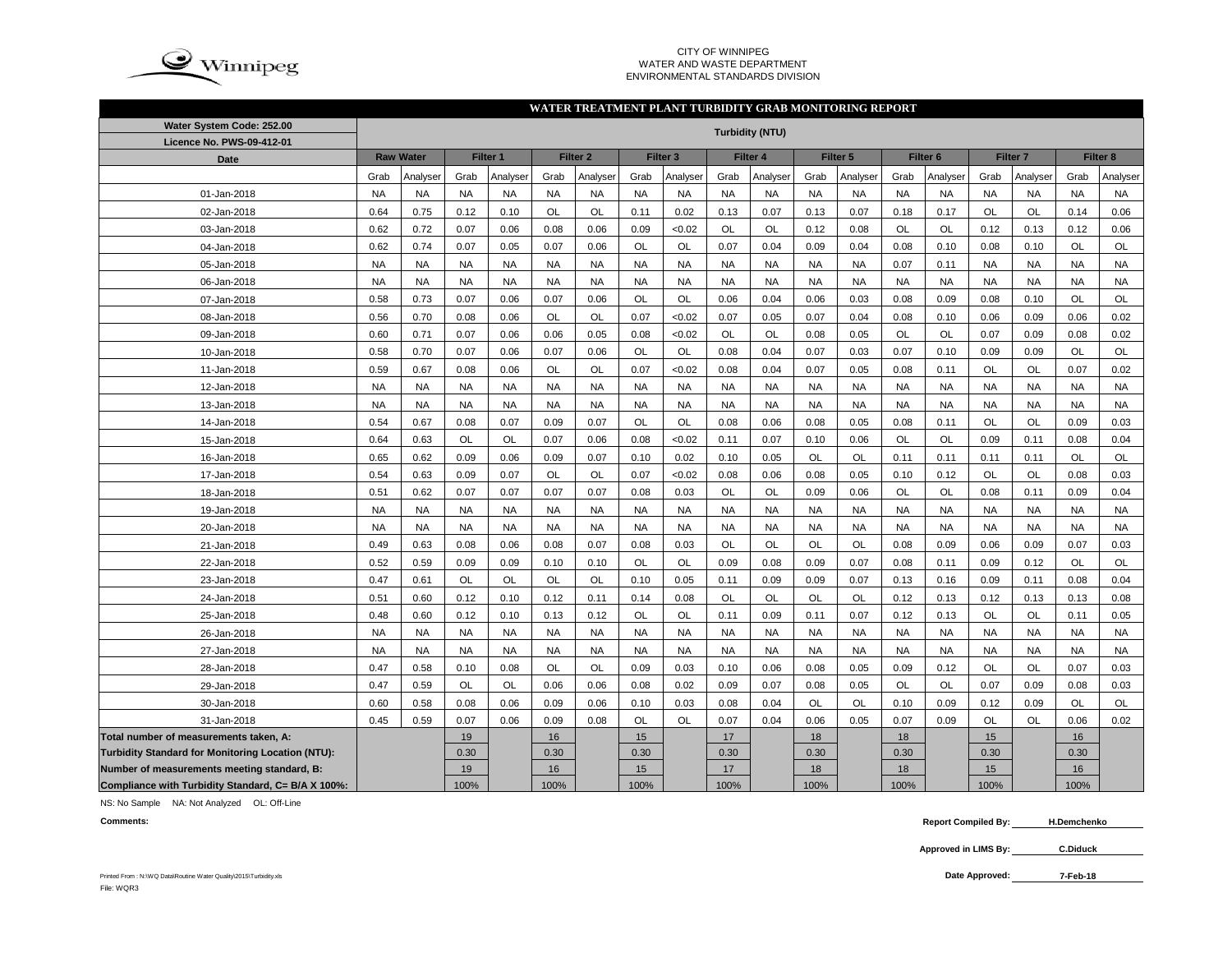

**City Of Winnipeg**

Water and Waste Department Water Services

WATER TREATMENT PLANT FREE CHLORINE ON-LINE MONITORING REPORT

Deacon Booster Pumping Station

Water System Code: **252.00** Licence Number: **PWS-09-412-01**

Report Created: **01 February 2018 Report Period: January 2018** Report Period: January 2018

|                                             | <b>BRANCH1</b> |         | <b>BRANCH2</b> |         |  |  |
|---------------------------------------------|----------------|---------|----------------|---------|--|--|
|                                             | [mg/L]         |         | [mg/L]         |         |  |  |
| Date                                        | Average        | Minimum | Average        | Minimum |  |  |
| 01/01/2018                                  | 1.06           | 0.96    | 1.12           | 1.08    |  |  |
| 02/01/2018                                  | 1.07           | 0.92    | 1.12           | 1.00    |  |  |
| 03/01/2018                                  | 0.96           | 0.96    | 1.09           | 1.04    |  |  |
| 04/01/2018                                  | 0.95           | 0.86    | 1.05           | 0.94    |  |  |
| 05/01/2018                                  | 1.01           | 0.88    | 1.05           | 0.98    |  |  |
| 06/01/2018                                  | 1.05           | 0.99    | 1.05           | 0.96    |  |  |
| 07/01/2018                                  | 1.00           | 0.95    | 0.98           | 0.95    |  |  |
| 08/01/2018                                  | 1.04           | 0.98    | 1.11           | 0.96    |  |  |
| 09/01/2018                                  | 1.18           | 1.02    | 1.21           | 1.14    |  |  |
| 10/01/2018                                  | 1.17           | 1.03    | 1.23           | 1.09    |  |  |
| 11/01/2018                                  | 1.15           | 1.08    | 1.25           | 1.15    |  |  |
| 12/01/2018                                  | 1.11           | 1.02    | 1.21           | 1.12    |  |  |
| 13/01/2018                                  | 1.16           | 1.00    | 1.17           | 1.06    |  |  |
| 14/01/2018                                  | 1.23           | 1.14    | 1.27           | 1.13    |  |  |
| 15/01/2018                                  | 1.14           | 0.99    | 1.24           | 1.02    |  |  |
| 16/01/2018                                  | 1.16           | 1.05    | 1.15           | 1.02    |  |  |
| 17/01/2018                                  | 1.20           | 1.08    | 1.19           | 1.14    |  |  |
| 18/01/2018                                  | 1.14           | 1.07    | 1.14           | 1.07    |  |  |
| 19/01/2018                                  | 1.11           | 0.99    | 1.15           | 1.11    |  |  |
| 20/01/2018                                  | 1.05           | 0.92    | 1.14           | 1.08    |  |  |
| 21/01/2018                                  | 1.06           | 0.98    | 1.15           | 1.08    |  |  |
| 22/01/2018                                  | 1.08           | 1.01    | 1.14           | 1.08    |  |  |
| 23/01/2018                                  | 1.11           | 1.03    | 1.13           | 1.09    |  |  |
| 24/01/2018                                  | 1.12           | 1.06    | 1.14           | 1.08    |  |  |
| 25/01/2018                                  | 1.08           | 0.98    | 1.13           | 1.09    |  |  |
| 26/01/2018                                  | 1.03           | 0.94    | 1.10           | 0.79    |  |  |
| 27/01/2018                                  | 0.93           | 0.86    | 0.95           | 0.89    |  |  |
| 28/01/2018                                  | 1.01           | 0.90    | 1.10           | 0.92    |  |  |
| 29/01/2018                                  | 1.12           | 1.04    | 1.23           | 1.16    |  |  |
| 30/01/2018                                  | 1.18           | 1.04    | 1.25           | 1.18    |  |  |
| 31/01/2018                                  | 1.21           | 0.98    | 1.24           | 1.15    |  |  |
|                                             |                |         |                |         |  |  |
| Total Number of Measurements, A:            |                | 21575   |                | 21590   |  |  |
| Minimum Free Chlorine Standard:             |                | 0.5     |                | 0.5     |  |  |
| Number of Measurements Meeting Standard, B: |                | 21575   |                | 21590   |  |  |
|                                             |                |         |                |         |  |  |
| COMPLIANCE, $C = B/A \times 100\%$ :        |                | 100.00  |                | 100.00  |  |  |

File Path: N:\Water Treatment Branch\Administration\Reports\Regulatory Submissions\Chlorine\2018\01-January

Submitted By (Print): M. Szmon

Signature: Original signed by M.Szmon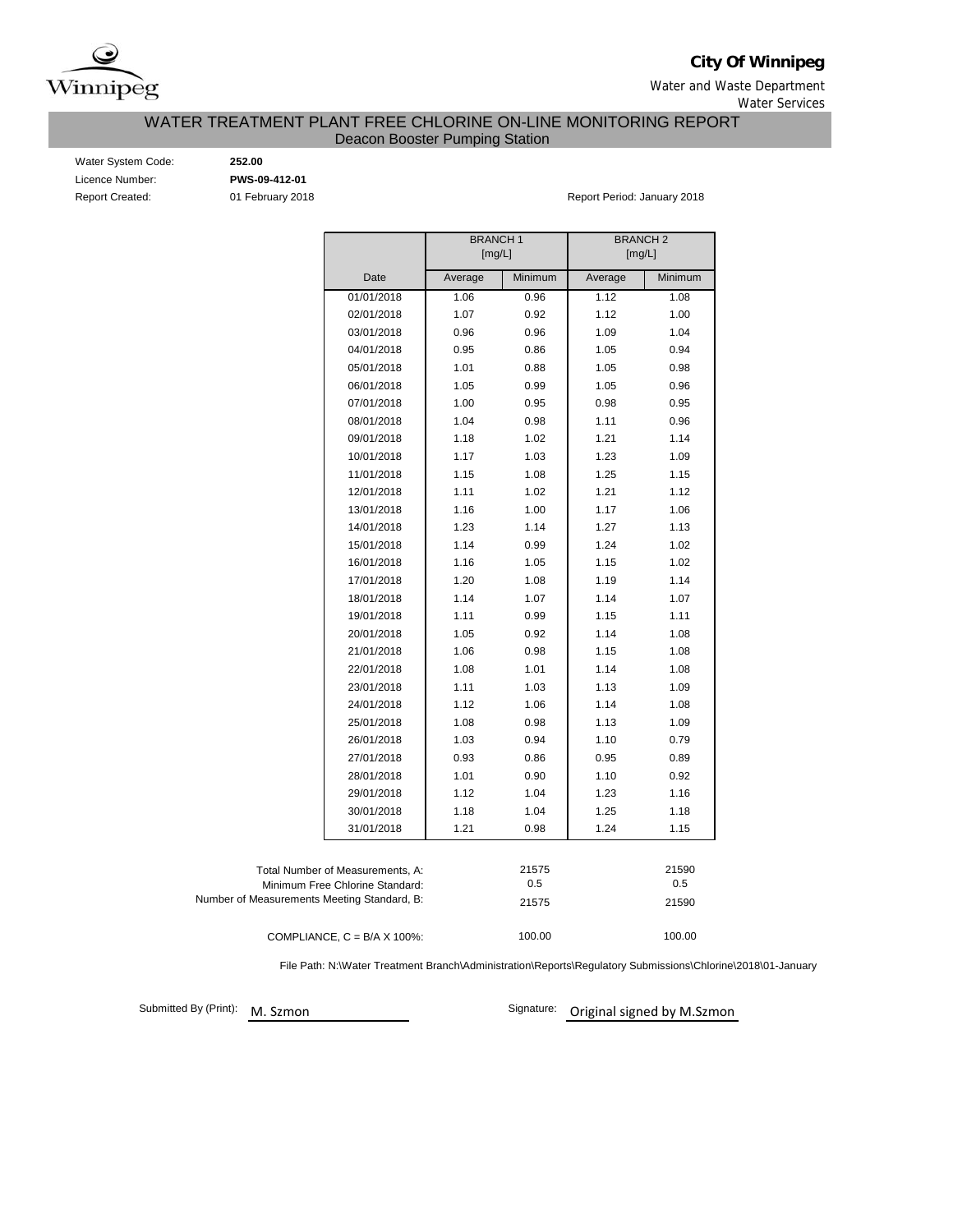

### CITY OF WINNIPEG WATER AND WASTE DEPARTMENT ENVIRONMENTAL STANDARDS DIVISION

| WATER TREATMENT PLANT CHLORINE GRAB MONITORING REPORT |                                                                                           |                      |                                 |                      |                                 |           |  |  |  |  |
|-------------------------------------------------------|-------------------------------------------------------------------------------------------|----------------------|---------------------------------|----------------------|---------------------------------|-----------|--|--|--|--|
| Water System Code: 252.00                             | Deacon Booster Pumping Station Branch 1<br><b>Deacon Booster Pumping Station Branch 2</b> |                      |                                 |                      |                                 |           |  |  |  |  |
| Licence No. PWS-09-412-01<br>Date                     |                                                                                           | Free Chlorine (mg/L) | <b>Total Chlorine</b><br>(mg/L) | Free Chlorine (mg/L) | <b>Total Chlorine</b><br>(mg/L) |           |  |  |  |  |
|                                                       | Analyser                                                                                  | Grab                 | Grab                            | Analyser             | Grab                            | Grab      |  |  |  |  |
| 01-Jan-2018                                           | <b>NA</b>                                                                                 | <b>NA</b>            | <b>NA</b>                       | <b>NA</b>            | <b>NA</b>                       | <b>NA</b> |  |  |  |  |
| 02-Jan-2018                                           | 1.10                                                                                      | 1.18                 | 1.31                            | 1.15                 | 1.26                            | 1.43      |  |  |  |  |
| 03-Jan-2018                                           | OL                                                                                        | OL                   | OL                              | 1.09                 | 1.22                            | 1.37      |  |  |  |  |
| 04-Jan-2018                                           | 1.08                                                                                      | 1.13                 | 1.32                            | 1.06                 | 1.17                            | 1.36      |  |  |  |  |
| 05-Jan-2018                                           | 1.09                                                                                      | 1.11                 | 1.30                            | <b>NA</b>            | <b>NA</b>                       | <b>NA</b> |  |  |  |  |
| 06-Jan-2018                                           | NA                                                                                        | <b>NA</b>            | <b>NA</b>                       | <b>NA</b>            | <b>NA</b>                       | <b>NA</b> |  |  |  |  |
| 07-Jan-2018                                           | 1.00                                                                                      | 1.06                 | 1.21                            | 0.96                 | 1.04                            | 1.27      |  |  |  |  |
| 08-Jan-2018                                           | 1.04                                                                                      | 1.08                 | 1.29                            | 1.09                 | 1.19                            | 1.38      |  |  |  |  |
| 09-Jan-2018                                           | 1.21                                                                                      | 1.28                 | 1.50                            | 1.21                 | 1.27                            | 1.46      |  |  |  |  |
| 10-Jan-2018                                           | 1.08                                                                                      | 1.25                 | 1.38                            | 1.16                 | 1.20                            | 1.40      |  |  |  |  |
| 11-Jan-2018                                           | 1.16                                                                                      | 1.32                 | 1.48                            | 1.25                 | 1.31                            | 1.52      |  |  |  |  |
| 12-Jan-2018                                           | <b>NA</b>                                                                                 | <b>NA</b>            | <b>NA</b>                       | <b>NA</b>            | <b>NA</b>                       | <b>NA</b> |  |  |  |  |
| 13-Jan-2018                                           | NA                                                                                        | <b>NA</b>            | <b>NA</b>                       | <b>NA</b>            | <b>NA</b>                       | <b>NA</b> |  |  |  |  |
| 14-Jan-2018                                           | 1.24                                                                                      | 1.26                 | 1.47                            | 1.40                 | 1.27                            | 1.47      |  |  |  |  |
| 15-Jan-2018                                           | 1.14                                                                                      | 1.22                 | 1.39                            | 1.19                 | 1.21                            | 1.40      |  |  |  |  |
| 16-Jan-2018                                           | 1.15                                                                                      | 1.20                 | 1.36                            | 1.19                 | 1.21                            | 1.42      |  |  |  |  |
| 17-Jan-2018                                           | 1.21                                                                                      | 1.18                 | 1.38                            | 1.19                 | 1.15                            | 1.34      |  |  |  |  |
| 18-Jan-2018                                           | 1.14                                                                                      | 1.12                 | 1.30                            | 1.10                 | 1.11                            | 1.35      |  |  |  |  |
| 19-Jan-2018                                           | <b>NA</b>                                                                                 | <b>NA</b>            | <b>NA</b>                       | <b>NA</b>            | <b>NA</b>                       | <b>NA</b> |  |  |  |  |
| 20-Jan-2018                                           | <b>NA</b>                                                                                 | <b>NA</b>            | <b>NA</b>                       | <b>NA</b>            | <b>NA</b>                       | <b>NA</b> |  |  |  |  |
| 21-Jan-2018                                           | 1.12                                                                                      | 1.20                 | 1.31                            | 1.23                 | 1.17                            | 1.38      |  |  |  |  |
| 22-Jan-2018                                           | 1.08                                                                                      | 1.21                 | 1.32                            | 1.12                 | 1.13                            | 1.37      |  |  |  |  |
| 23-Jan-2018                                           | 1.14                                                                                      | 1.21                 | 1.37                            | 1.15                 | 1.17                            | 1.38      |  |  |  |  |
| 24-Jan-2018                                           | 1.12                                                                                      | 1.20                 | 1.35                            | 1.15                 | 1.18                            | 1.43      |  |  |  |  |
| 25-Jan-2018                                           | 1.08                                                                                      | 1.19                 | 1.35                            | 1.12                 | 1.15                            | 1.40      |  |  |  |  |
| 26-Jan-2018                                           | <b>NA</b>                                                                                 | <b>NA</b>            | <b>NA</b>                       | <b>NA</b>            | <b>NA</b>                       | <b>NA</b> |  |  |  |  |
| 27-Jan-2018                                           | <b>NA</b>                                                                                 | <b>NA</b>            | <b>NA</b>                       | <b>NA</b>            | <b>NA</b>                       | <b>NA</b> |  |  |  |  |
| 28-Jan-2018                                           | 0.96                                                                                      | 1.05                 | 1.25                            | 1.05                 | 1.07                            | 1.25      |  |  |  |  |
| 29-Jan-2018                                           | 1.11                                                                                      | 1.22                 | 1.37                            | 1.22                 | 1.27                            | 1.40      |  |  |  |  |
| 30-Jan-2018                                           | 1.16                                                                                      | 1.20                 | 1.42                            | 1.27                 | 1.30                            | 1.43      |  |  |  |  |
| 31-Jan-2018                                           | 1.26                                                                                      | 1.35                 | 1.52                            | 1.28                 | 1.41                            | 1.55      |  |  |  |  |
| Total number of measurements taken, A:                |                                                                                           | 22                   |                                 |                      | 22                              |           |  |  |  |  |
| Chlorine Standard for Monitoring Location (mg/L):     |                                                                                           | 0.50                 |                                 |                      | 0.50                            |           |  |  |  |  |
| Number of measurements meeting standard, B:           |                                                                                           | 22                   |                                 |                      | 22                              |           |  |  |  |  |
| Compliance with Chlorine Standard, C= B/A X 100%:     |                                                                                           | 100%                 |                                 |                      | 100%                            |           |  |  |  |  |

NS: No Sample NA: Not Analyzed OL: Off-Line

| Comments: | Compiled By:<br>Renor' | H.Demchenko |
|-----------|------------------------|-------------|
|           |                        |             |

**Approved in LIMS By:**

**C.Diduck**

Printed From : N:\WQ Data\Routine Water Quality\2016\Chlorine.xls **Date Approved:** Date Approved:

**7-Feb-18**

File: WQR3